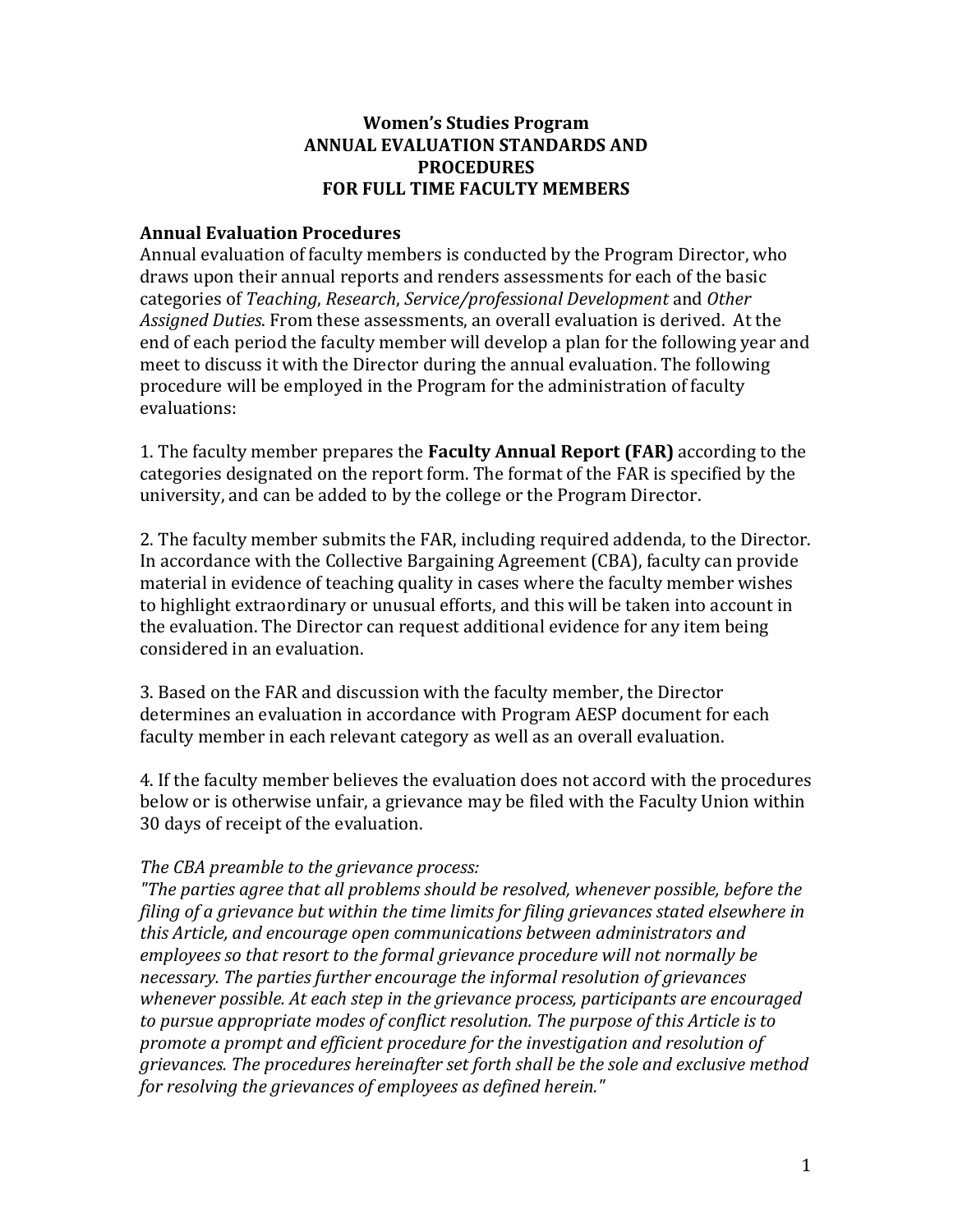## **Standards and Ratings for Full Time Faculty**

The Director of the Women's Studies Program will evaluate the performance of each faculty member annually and assign a rating of **Outstanding**, **Above Satisfactory**, **Satisfactory**, **Conditional**, or **Unsatisfactory**. The allotment of merit pay may be based on these ratings. They may also play a role in tenure and promotion considerations and university award applications.

· **Unsatisfactory** indicates substandard performance for a second evaluation period in a row, or extreme substandard performance in a single evaluation period for the faculty's assignment.

· **Conditional** indicates substandard performance for the faculty's assignment.

· **Satisfactory** indicates performance that is at expectation for the assignment.

· **Above Satisfactory** indicates performance above expectation for the assignment.

· **Outstanding** is reserved for exceptional performance. It indicates excellence in the profession and adherence to the highest standards of the university and the profession.

The overall annual evaluation level for full-time faculty members will be determined according to their percentage of effort in each category (i.e., Instructional Activities, Research and Creative Activities, Service, and Other, if relevant) using a mathematical formula based on each faculty member's distribution of percentage of effort in each category for the given year. The annual percentage of effort assignment for each category will be multiplied according to the following scale (Outstanding = 4, Above Satisfactory = 3, Satisfactory = 2, Conditional =1, Unsatisfactory = 0), and the results from each category will be averaged to determine the overall evaluation.

The resulting total will be assigned an overall value according to the following scale: Outstanding: 3.50-4.00 Above Satisfactory: 2.50-3.49 Satisfactory: 1.50-2.49 Conditional: 0.50-1.49 Unsatisfactory: 0.00-0.49

## **Assignment of Percentage of Annual Effort**

Each faculty member's annual assignment of effort will be determined by the Program Director and will depend on each person's assignment of particular duties. For full time faculty, each three-credit course taught (excluding summer courses) will be assigned no less than 10% and no more than 12.5% of the faculty annual effort. Generally, 10% of annual effort will be assigned only for courses that a faculty member has taught before, do not require any significant revision, or are taught in multiple sections.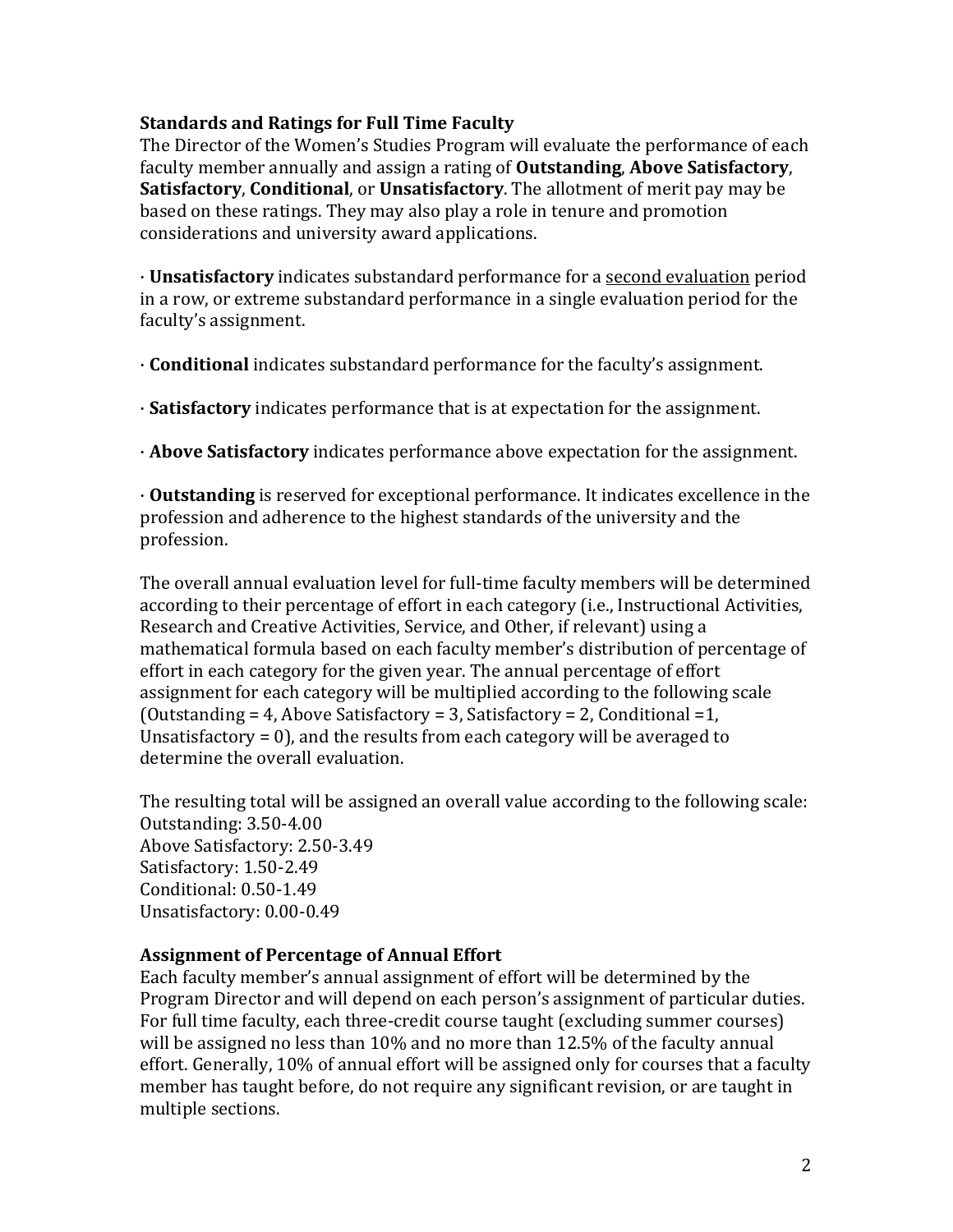Faculty who wish to emphasize research productivity may request that the minimum of 10% annual effort per course be applied to their assignments of percentage of annual effort. The effort that would have been otherwise assigned in teaching must be assigned to research. (For example, a faculty member whose fall/spring teaching assignment is four courses and who has no "other duties" assignment would have the following percentages of annual effort: Teaching = 50%, Research = 40%, Service = 10%.) Also, 12.5% of effort will typically be awarded only for courses that faculty members are teaching for the first time or revising significantly, for example, for delivery in a new mode of instruction for the first time. In rare cases, the Director may assign more than 12.5% for a particular course (e.g., a large lecture course) if there is a substantial increase in student credit hour production without significant additional costs to the Program**.**

Each full-time faculty member will be assigned 10% of his/her annual effort for service, with the exception of those whose teaching loads are reduced due to administrative duties.

Tenure-earning faculty will be assigned 5% of annual effort for service, with the remaining percentage of annual effort will be added to the research assignment. (For example a typical annual assignment of effort for a tenure-earning faculty member would be Teaching = 55%, Research = 40%, Service = 5%).

Instructors with a teaching load of more than 80% will not be required to engage in research to earn an overall "Satisfactory," "Above Satisfactory," or even "Outstanding" evaluation, which may be based exclusively on the Teaching and Service evaluation standards.

# **I. TEACHING AND INSTRUCTIONAL ACTIVITIES**

The Women's Studies Program is committed to excellence in teaching and maintaining the highest standards of the profession. While a set of fairly objective standards has been established by the discipline at large, it is also recognized that a wide range of conditions must be taken into account by the Director in the evaluation process. The general standards for evaluations are based on the following:

# **THE EVALUATION STANDARDS**

- **1. Contribution**: assignment, as measured by criteria that include, for example:
- Number of courses (normal load, more, or fewer)
- Size (normal lecture face to face enrollment size is about 40+ and online 30+)
- Assignment of Grades (consistent with historical expectations, higher, or lower)
- Number of preparations, including new course preparations (see Special Efforts below)
- Level and difficulty (graduate, upper division, lower division; new)
- Complexity (method of course delivery, team-taught; interdisciplinary; innovative; experimental)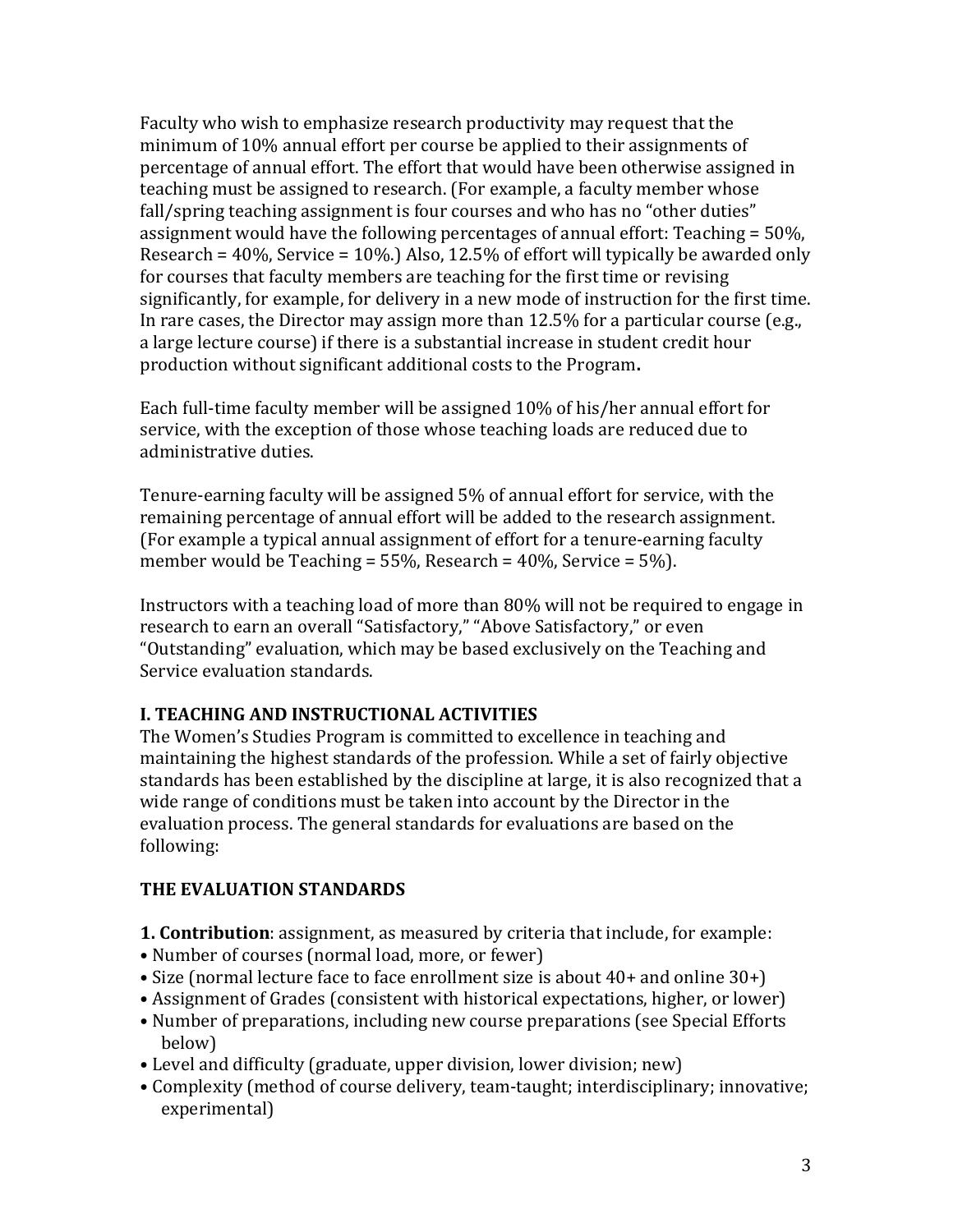- Writing intensiveness
- Nature of courses (service, required, elective; meeting Program needs)
- Student contact time
- Availability for students (maintaining office hours; advising; RAMP and other sponsoring)
- Sharing materials and methods, guest lecturing, and helpfulness to colleagues (mentoring; sharing ideas; teaching circles)
- Filling-in for teachers absent due to emergency
- Willingness to teach what the Program needs to offer

**2. Effectiveness**: measured by two visits by the Director or designee (for tenureearning faculty), and by formal student evaluations, including written comments, and by other measures such as faculty peer observations, faculty portfolios, teaching, journals, or mentor reports, as appropriate.

One might also volunteer, in further support, a brief discursive summary of accomplishments and commentary on teaching and students, and such documentation as the following:

- a) Course syllabi meet or exceed UCF content requirements
- b) Special assignments, superior papers or other evidence of exceptional performance from the classroom or supervised students
- c) An invited classroom evaluation by a peer in a related field
- d) An invited classroom evaluation by the Director or designee

*(Please note that, in order for student evaluations to play a role in the evaluation process, a significant portion of the students enrolled in a course need to have filled out these forms. Since response rates have historically been low in Mediated and Web courses, the minimum portion required will be adjusted accordingly, but will have to be an adequate percentage to enable a determination of student perception of teaching effectiveness. )*

# **3. Special Efforts**, which may include:

- a) Development of new courses including special topics and Honors seminars
- b) Extensive revision of established courses, particularly in relation to mode of delivery
- c) Incorporation of innovative teaching practices, such as new technologies, servicelearning, international study, design and teaching of Honors courses
- d) Other special instructional assignments such as conducting workshops/presentations
- e) In the case of a particularly high number of completed theses supervision or reading in one year, faculty members may carry over some of these to the next year's evaluation.
- **4. One-on-One Activities**: advisement, thesis and graduate project direction, independent studies, student conferences, guest presentations, mentorship of faculty or GTAs, and internship supervision.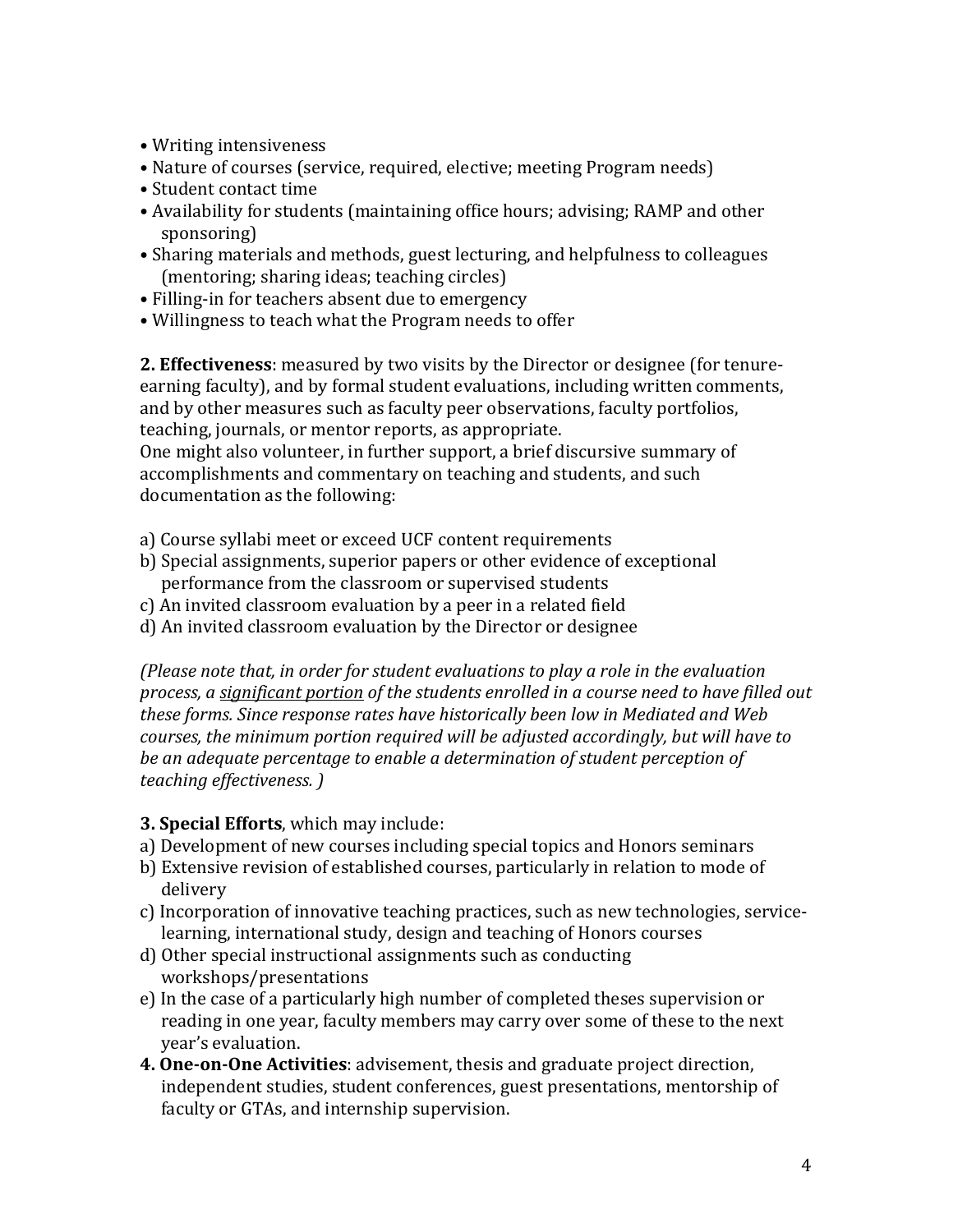**5. Recognition**: teaching grants, awards, media articles or interviews, other formal recognition of excellence.

# **Unsatisfactory**

Failure to meet the minimum conditions for satisfactory performance for a second consecutive evaluation period without improvement over the prior "Conditional" evaluation, or extreme substandard performance in the current evaluation period.

## **Conditional**

Failure to meet the minimum conditions for satisfactory performance.

## **Satisfactory**

- The faculty member will receive a rating of "Satisfactory" in teaching based on fulfilling all of the following standards:
- 1. Meets classes on a regular basis as scheduled
- 2. Holds scheduled virtual, face to face and/or scheduled office hours
- 3. Replies in a timely fashion to student inquiries
- 4. Routinely submits book orders on time
- 5. Provides and follows clear, detailed course syllabi that meet the university requirements
- 6. Provides regular evaluative feedback on student assignments
- 7. Meets with students during the final examination period in compliance with university regulations
- 8. Submits grades on time
- 9. Submits book orders on time as stipulated by state law.

# **Above Satisfactory**

The faculty member will receive a rating of "Above Satisfactory" if the faculty member meets the standards for a "Satisfactory" rating and in addition attains four of the following (#4, 5, 7, 8, 10 can count multiple times):

- 1. Has student evaluations in a majority of undergraduate courses above the Program and college mean, or has a majority of ratings in very good or excellent (measured by a comparison of the "Overall Assessment of Instructor" category for excellent and very good). For those with a teaching assignment of more than 80%, this can count as satisfying two standards
- 2. Receives and/or requests two classroom evaluations (which may include consideration of the course as a whole) from the Director or Director's designate, and receives positive evaluations (evaluation must be provided to Program if not done by Director)
- 3. Teaches a graduate course with student evaluations above the Program and college mean for graduate courses, or has a majority of ratings in very good or excellent (measured by a comparison of the "Overall Assessment of Instructor" category for excellent and very good).
- 4. Supervises a completed graduate thesis
- 5. Supervises a completed Honors in the Major thesis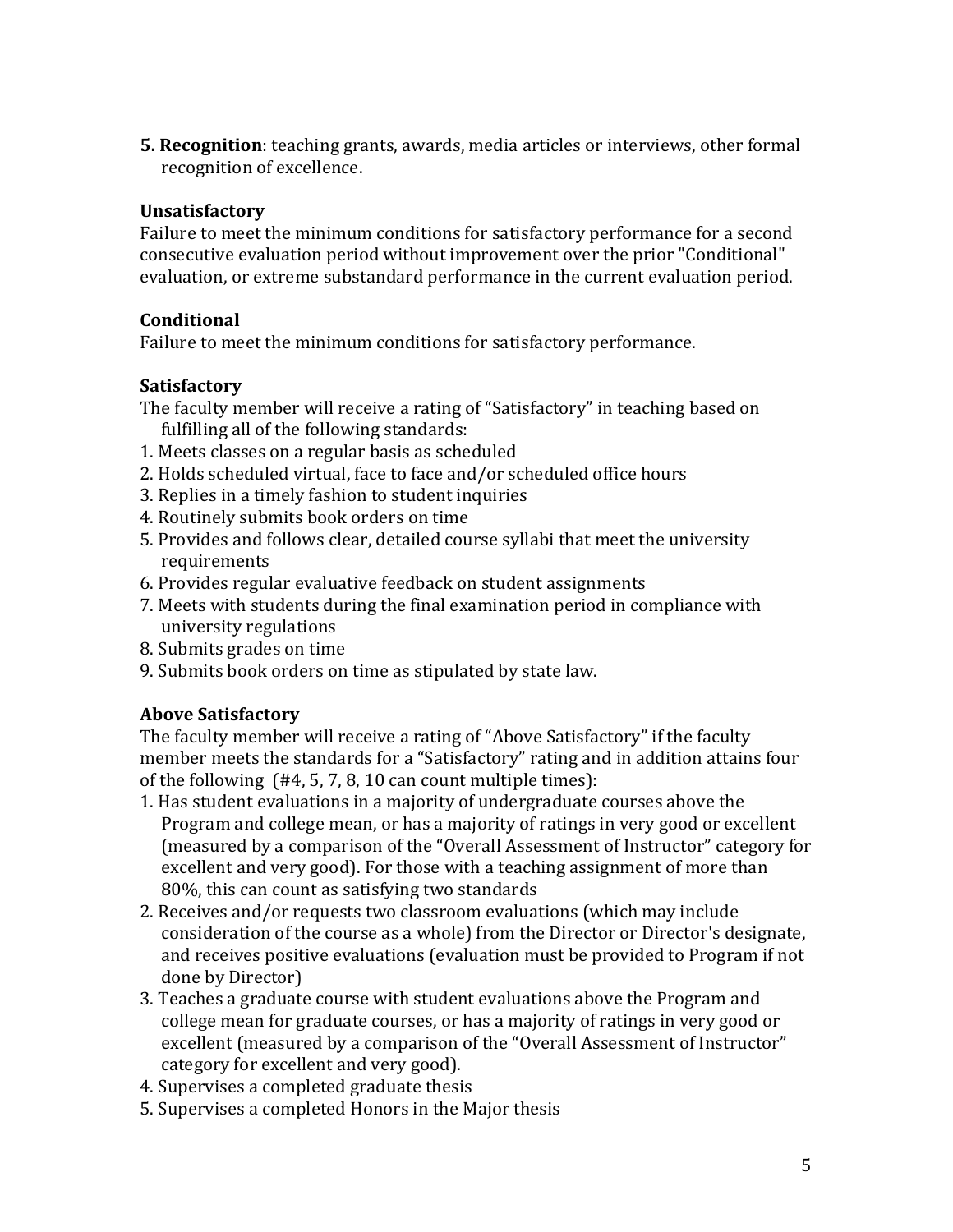- 6. Serves as a committee member for one completed Honors in the Major, MA, MFA or Ph.D. theses and dissertations
- 7. Serves as a committee member for two additional completed Honors in the Major, MA, MFA or PhD theses and dissertations
- 8. Gives independent study or directed reading, directed research courses (or equivalent courses) or supervises an internship that totals at least two hours of semester credit
- 9. Teaches four or more different courses (4 different preparations include different delivery modes—"M" "W") in the annual evaluation period (excluding courses taught in summer term)
- 10. Completes a faculty development conference sponsored by the UCF Faculty Center for Teaching and Learning or an equivalent workshop conducted by a professionally recognized organization, or participates in 6 hours of FCTL workshops during the evaluation period
- 11. Teaches an Honors interdisciplinary seminar in which student evaluations are above the Program and college mean, or has a majority of ratings in very good or excellent (measured by a comparison of the "Overall Assessment of Instructor" category for excellent and very good).
- 12. Creates substantial innovative teaching materials (for example, supporting the GEP Unifying Theme, teaching an FCTL workshop, maintaining a widely-used web site) which may include sharing these materials with other faculty
- 13. Serves as an invited classroom observer or mentors new or junior faculty: shares ideas, assignments, best practices, syllabi, etc.
- 14. Spear heads or participates and contributes substantially to the creation or design of significant program curriculum revision or supports revisions of a program's curriculum by developing new courses
- 15. Prepares a white paper or a proposal for a new program
- 16. Performs some other noteworthy teaching activity or teaching development that is not included in the above items. Faculty must provide documentation of such noteworthy activity

# **Outstanding**

The faculty member will receive a rating of "Outstanding" if the faculty member meets the standards for an "Above Satisfactory" rating and in addition attains one (1) of the following:

- 1. Fulfills a total of six of the standards in the "Above Satisfactory" category
- 2. Wins a UCF TIP or SoTL Award
- 3. Wins a CAH or UCF excellence in teaching award

4. Wins a teaching award from a regional, national, or international organization in the faculty member's discipline (NOTE: Appropriate documentation must be supplied by the faculty member.)

# **II. RESEARCH AND CREATIVE ACTIVITIES**

Each specialty within the Program has a different set of standards for judging the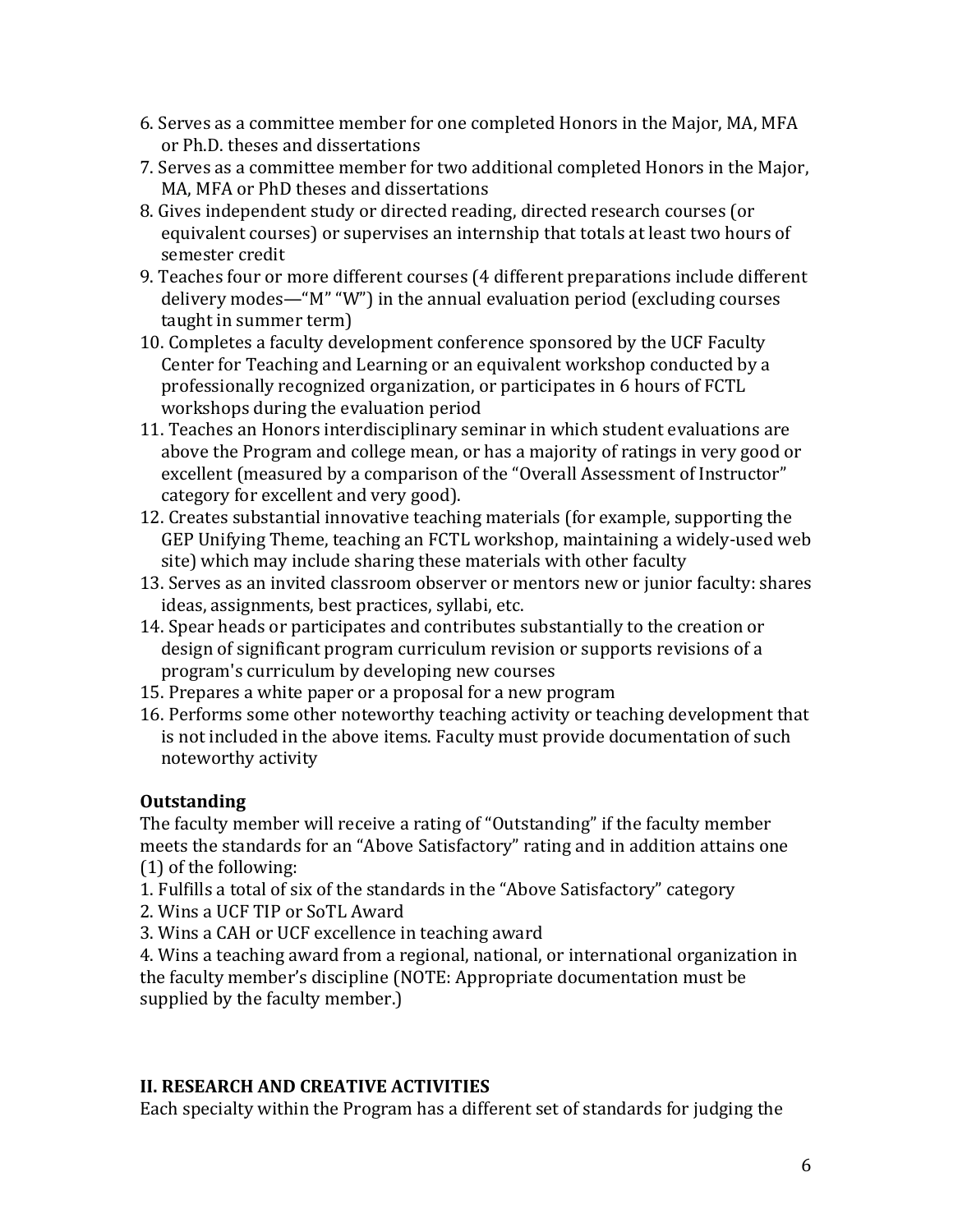prestige of research and creative activity. The list below offers a rough guideline for evaluation, but the differences among specialties should be taken into account by the Director during the annual evaluation process. This list may be supplemented by advice to the Director from members of the various specialties, especially in regard to items that may indicate sustained research but do not lead directly or immediately to publications. Judgments of research productivity will be made in light of the portion of faculty members' assignments that are assigned to research and in light of the scholarly genres and expectations in their fields.

It should be noted that, regardless of specialty, publications are a primary goal of scholarly and creative research. At the same time, it is recognized that the publication cycles of academic presses, peer-reviewed journals, literary magazines, and the like may result in a faculty member's productivity being skewed from one year to the next.

As a result, the Director will need to take into account faculty productivity in at least the two years immediately prior to the annual evaluation being conducted. For example, in the first case, faculty members who have published several articles in one year may not need to publish any articles in the next year to receive a Satisfactory ranking as long as they have met other of the listed expectations.

The Director may take into account a faculty member's forthcoming work (accepted, in press, or under contract, and work under consideration, including grant applications) in a third year of such a cycle in making this judgment. Although the Director may exercise some judgment in deciding when to give credit for publications in press, in general publication will not be credited in two annual evaluations unless it is of book length.

For faculty members with a higher percentage of assignment dedicated to research than the Program norm for research active faculty, those persons will be expected to produce at least one additional "satisfactory" criterion or its equivalent for each additional 10% of research dedication to earn a "Satisfactory" rating. The same applies for "Above Satisfactory" and "Outstanding" Ratings.

The inverse applies for those with a lower percentage of assignment dedicated to research than the Program norm for research active faculty; one less 'satisfactory' standard or its equivalent will be required for satisfactory, above satisfactory or outstanding ratings. This can also be satisfied by demonstrating appropriate progress on one of the criteria for a "Satisfactory" rating.

The criteria below assume a faculty member with approximately 30% of their assignment devoted to research. In consultation with the Director, evaluation expectations will be adjusted when assigning a higher or lower percentage research assignment.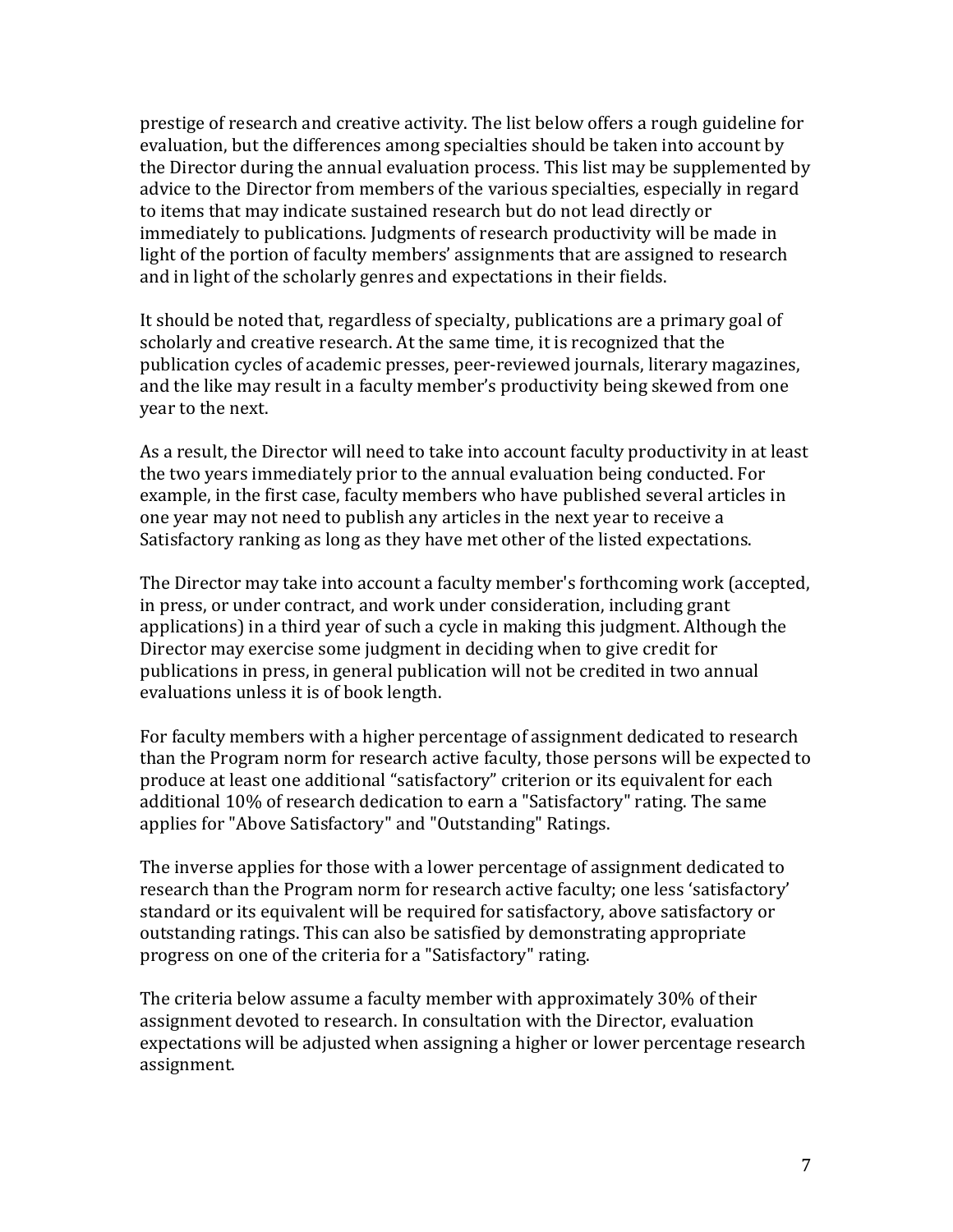## **Special Cases**

A substantial authored book should be allowed to count for major significance in the annual research review over a three-year period. If faculty members have used work on the book or acceptance of a contract to qualify for their ratings for a year or two years prior to the work's publication, then those years will be counted as part of the three-year span. If not, the years will be counted forward from the year of the work's publication with reasonable attention to faculty members' total productivity during those years.

An authored reader book on the discipline with the faculty as first author should be allowed to count for major significance in the annual research review over a twoyear period. A new and/or revised edition of a previous published book by faculty should be allowed to count for a three-year period. In the evaluation process of research and scholarship, the Director is encouraged to consider qualitative measures whenever possible, weighing such factors as the relative ranking of publication venues (presses and journals), the acceptance rates for journals, the status of publication sites in the profession, and the competitiveness and academic standing of conferences and professional meetings.

In the case where a faculty member considers a publication normally qualifying for Satisfactory as having extraordinary merit or unusual influence on the field, that person may present a case for that item counting as sufficient for Above Satisfactory. An increasing amount of publishing activity is occurring online, including the transition of established print journals to electronic formats. Therefore, no distinction will be made in evaluations between online and print journals per se. Rather, claims for the significance or special recognition of a publication will be based on the journal's prestige and not its format of delivery.

In some cases, the faculty member and Director may agree on an interdisciplinary project that is not explicitly covered in the criteria below. In the case of incoming faculty, the completion of a dissertation could be considered in the evaluation process as long as the standards for satisfactory performance are agreed upon in advance.

# **Unsatisfactory**

Failure to meet the minimum conditions for satisfactory performance for a second consecutive evaluation period without improvement over the prior "Conditional" evaluation, or extreme substandard performance in the current evaluation period.

## **Conditional**

Failure to meet the minimum conditions for satisfactory performance.

## **Satisfactory**

The faculty member will receive a rating of "Satisfactory" for meeting one (1) of the following standards:

1. Demonstration of appropriate progress on a book-length manuscript.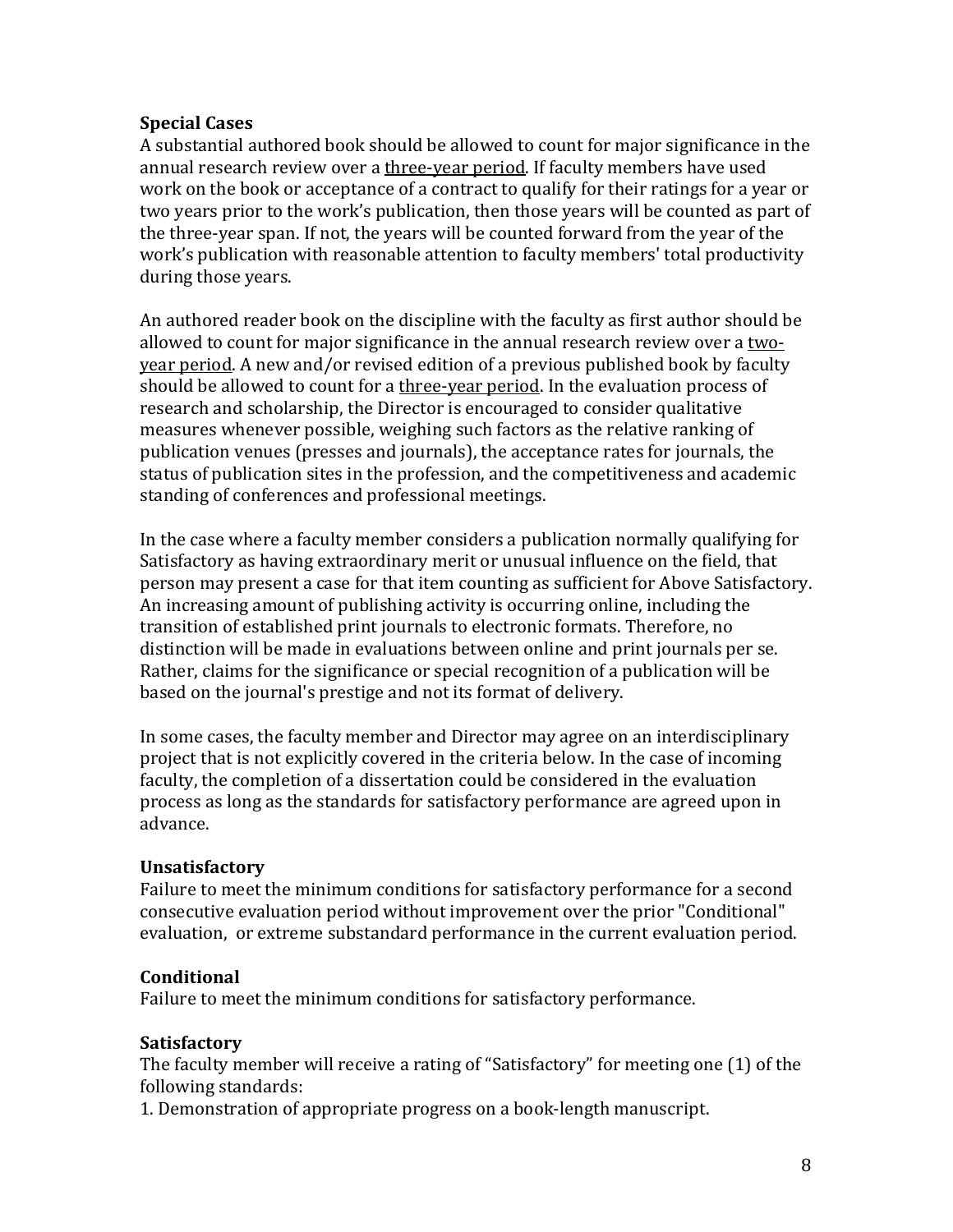- 2. Presents a peer-reviewed paper at a conference
- 3. Publishes a translation or an interview with a prominent author in a peerreviewed journal
- 4. Publishes a book review in a top-tier journal, discipline specific publication or major newspaper (such as the *New York Times*, *Los Angeles Times*, *Chicago Tribune*)
- 5. Publishes a scholarly or creative article or essay, or a Women's Studies-related creative project in a peer-reviewed journal, or publishes a paper in a peer reviewed conference proceedings for areas such as Feminist Theories where such work is equivalent to a peer reviewed journal article. In the case of creative or non- traditional Women's Studies work, the faculty member should provide the appropriate means of determining quality in the area (e.g., determining acceptance rates for a literary magazine, reviews of performances, etc.)
- 6. Publishes a book chapter in a peer-reviewed or invited volume
- 7. Prepares an application and applies for an external grant
- 8. Is awarded an internal grant for research
- 9. Presents an invited or keynote address at a regional conference
- 10. Gives a reading of creative work at a university or other major venue (e.g., national or international book fair)
- 11. Receives at least a revise-resubmit response from the submission of a new article or Women's Studies related project to a peer-reviewed journal
- 12. Publishes as a significant contributor to a Women's Studies related publication
- 13. Writes a policy or government related document dealing with gender related issues

# **Above Satisfactory**

The faculty member will receive a rating of "Above Satisfactory" if the faculty member exceeds the "Satisfactory" standard in the following ways:

- 1. Meet at least two of the "Satisfactory" criteria (or one criterion more than once), with at least one being an actual publication or a significant deliverable resulting from a significant grant.
- 2. Meet one of the "Satisfactory" criteria, plus one of the following
	- 1. Presents two papers at regional or national conferences, or presents a paper at an international conference
	- 2. Presents an invited or keynote address at a national/international conference
- 3. Publishes a translation of notable length in a recognized journal
- 4. Significant sustained work on a book, of which the quantity and quality of the writing can be documented by samples, a contract, option, letter of interest, or other demonstration that the project is likely to be published by a scholarly or creative press with national distribution and reputation

# **Outstanding**

The faculty member will receive a rating of "Outstanding" if the faculty member exceeds the "Above Satisfactory" standard in the following ways:

1. Meet at least three of the "Satisfactory" criteria, (including two publications)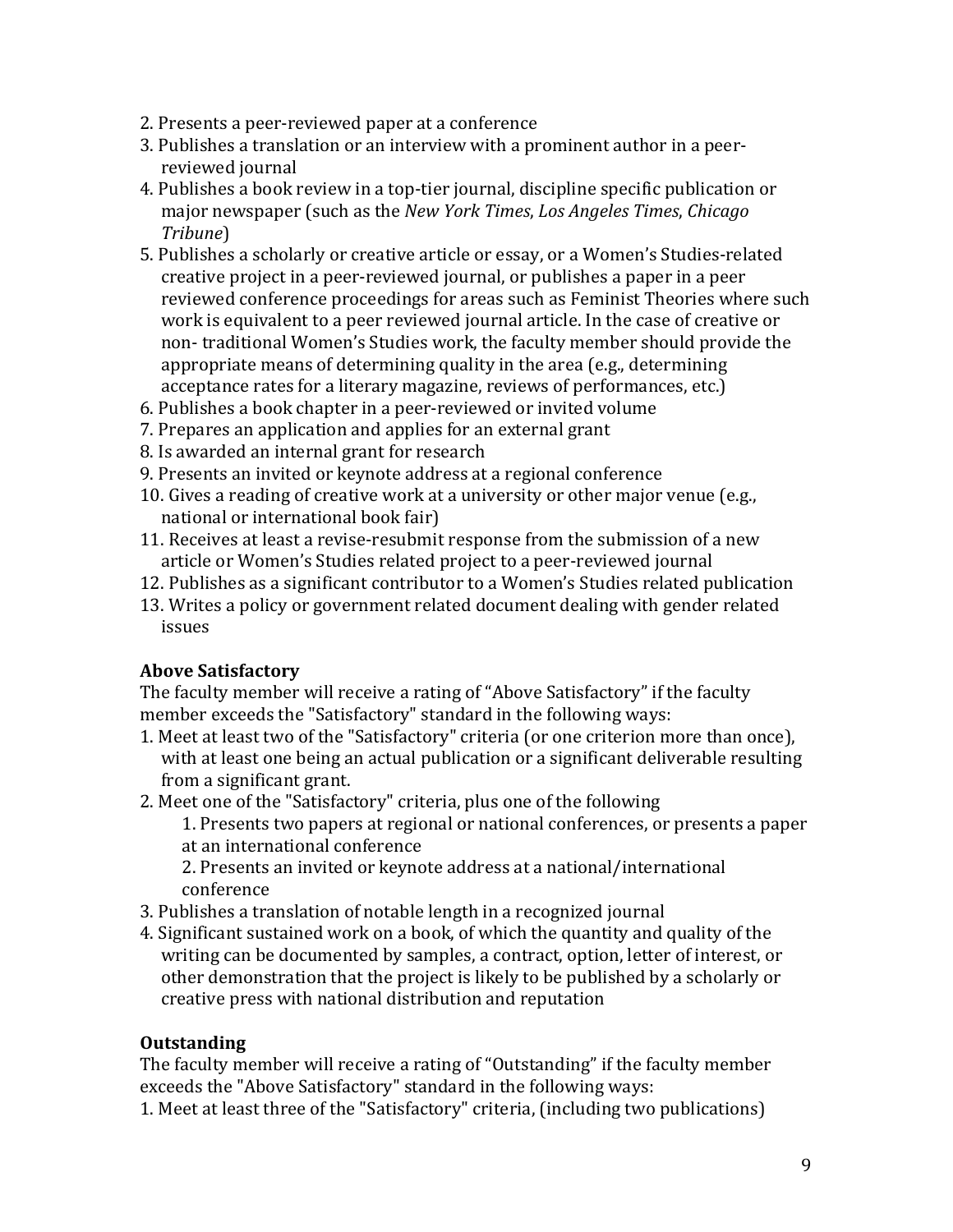- 2. Meets two of the "Satisfactory" criteria, (including one publication )
- or a significant deliverable resulting from a significant grant, plus one of the "Above Satisfactory" criteria.
- 3. Is awarded an external grant for research, or continued administration and execution of the research aspects of a multi-year grant.
- 4. Publication of a single-authored book in the faculty's field published by a scholarly or creative press with a national distribution and prestigious reputation. Book may be interpreted as any major project that undergoes professional review and achieves independent trade or academic publication, in particular scholarly works, but also textbooks, independently evaluated scholarly websites, video or documentary or other significant nonfiction studies; novels; collections of short fiction, literary nonfiction, poems, or articles; a play, film script; or other recognized achievement
- 5. Publication of a jointly authored book by a scholarly or creative press with a national distribution and reputation in which the faculty member can demonstrate at least a 50% contribution (note: lesser levels of contribution do not guarantee an outstanding evaluation)
- 6. Publication of an edited or co-edited book by a scholarly or creative press with a national distribution and reputation in which the faculty member can demonstrate at least a 50% contribution (note: lesser levels of contribution do not guarantee an outstanding evaluation)
- 7. Meet the criteria for "Above Satisfactory", plus one of the following
	- 1. Wins a UCF RIA Award
	- 2. Wins a CAH or UCF award for research excellence
	- 3. Is awarded multiple external grants or one very large or prestigious grant as defined by standards in one's specialty
	- 4. Wins a national organization research award

## **III. SERVICE**

All members of the Program are expected to share in the work of the Program. All members should expect to attend Program meetings, serve on Program committees, attend UCF graduation ceremonies as needed, and serve in other roles during any term spent in residence at the University when not excused entirely for a period of time for sabbatical or medical leave. In addition, faculty may engage in service work for the University, for their discipline, or for their profession. A faculty service plan must be approved annually by the Director. Faculty members should not expect to receive a Satisfactory evaluation for service if they do not meet these minimum expectations.

All tenured faculty members are expected to participate actively in the annual cumulative progress evaluation process concerning the tenure-earning faculty, all tenured faculty are expected to participate in the tenure review process when a colleague applies for tenure and promotion to associate professor, and all professors are expected to participate when a colleague applies for promotion to professor. More senior members are expected to assume leadership and mentorship roles appropriate to their experience and expertise.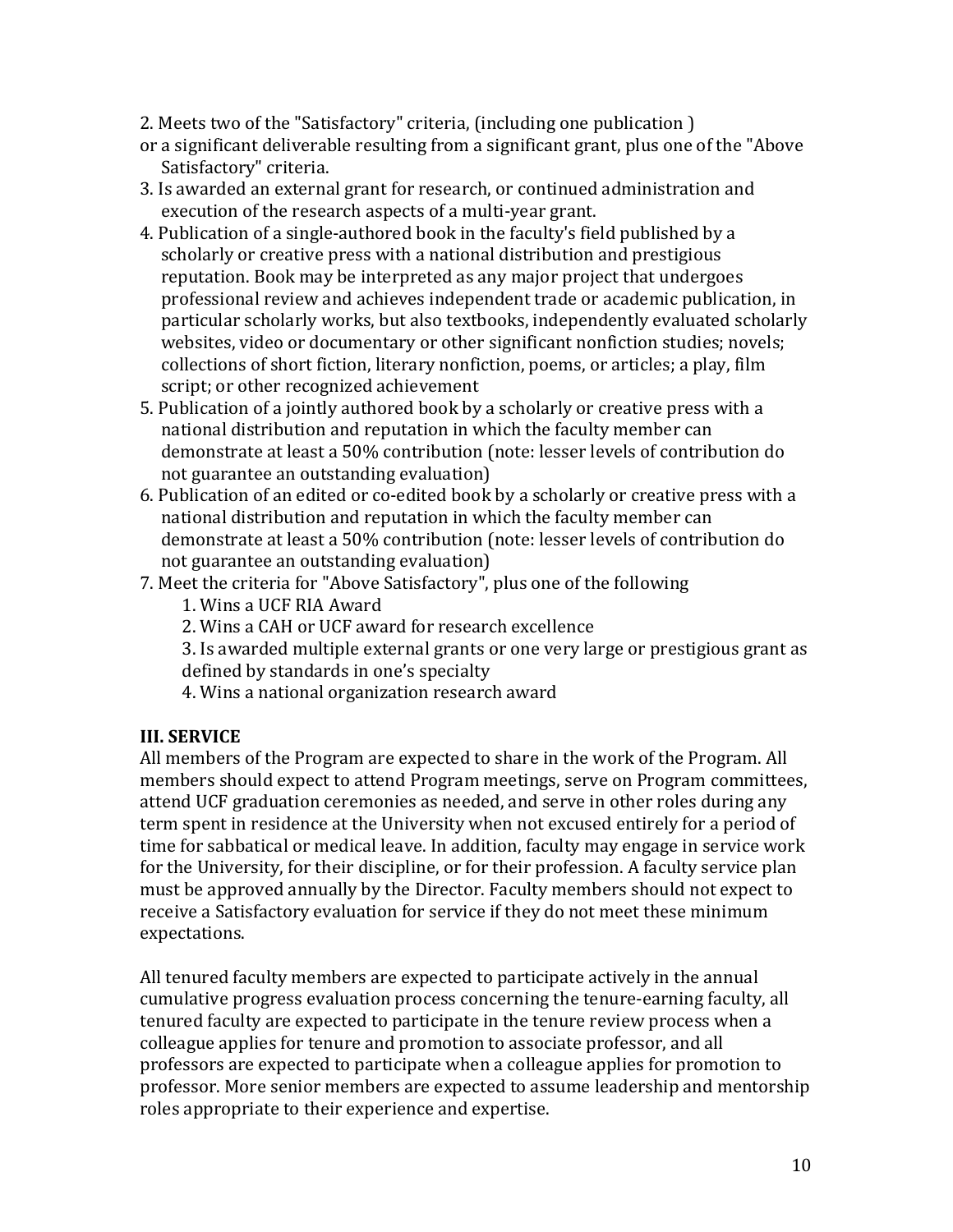Tenure-earning members of the Program should take care to avoid (and more senior members should help them to avoid) assuming too many service duties such that they interfere with their more important responsibilities to develop as teachers and scholars. Below are the standards for full-time faculty to achieve a rating of satisfactory, above satisfactory or outstanding in service for the annual faculty evaluation. These standards indicate service at the Program, college, university, community, and profession levels. When the percentage of assignment for service differs from the Program norm by at least 5%, the standards for assessing a faculty member's service contributions will be adjusted as follows: for each additional 5% allotted to service, an additional item from the list for a satisfactory evaluation will be required to receive a satisfactory, above satisfactory, or outstanding rating.

The inverse applies for each 5% of assignment less than the Program norm: one less item will be required to receive a satisfactory, above satisfactory or outstanding rating. Journal editing, for which a faculty member does not receive alternate workload or have a pre-existing agreement for its assignment of percentage of effort, may have that work count as "Other Duties." The Program Director, in consultation with the faculty member, will stipulate the percentage of effort, up to a maximum of 5%, and whether that percentage is to be deducted from the Research or the Service segment of the annual assignment.

## **Unsatisfactory**

Failure to meet the minimum conditions for satisfactory performance for a second year in a row, or extreme substandard performance in the evaluation period

## **Conditional**

Failure to meet the minimum conditions for satisfactory performance.

## **For a Satisfactory Rating**

The faculty member will receive a rating of "Satisfactory" if the faculty member meets three (3) of the following standards, drawing from at least two of the items in the following list. At least one of these should include service on a Program committee or some other activity that fulfills service to the Program, unless other arrangements are made with the Director.

Also, all faculty members are responsible for providing documentation for all non-UCF service, such as letters of appointment, invitations to review manuscripts, or requests to serve as external evaluators. In addition, to receive credit for any of the items that follow, the service must be at least satisfactory in the judgment of the Director or other relevant supervisor. For example, those who do not attend regularly scheduled committee meetings or complete necessary service work in a timely and professional manner will not get credit for such committee work or other service.

1. Serves on one or more Program standing committees

2. Directors a Program committee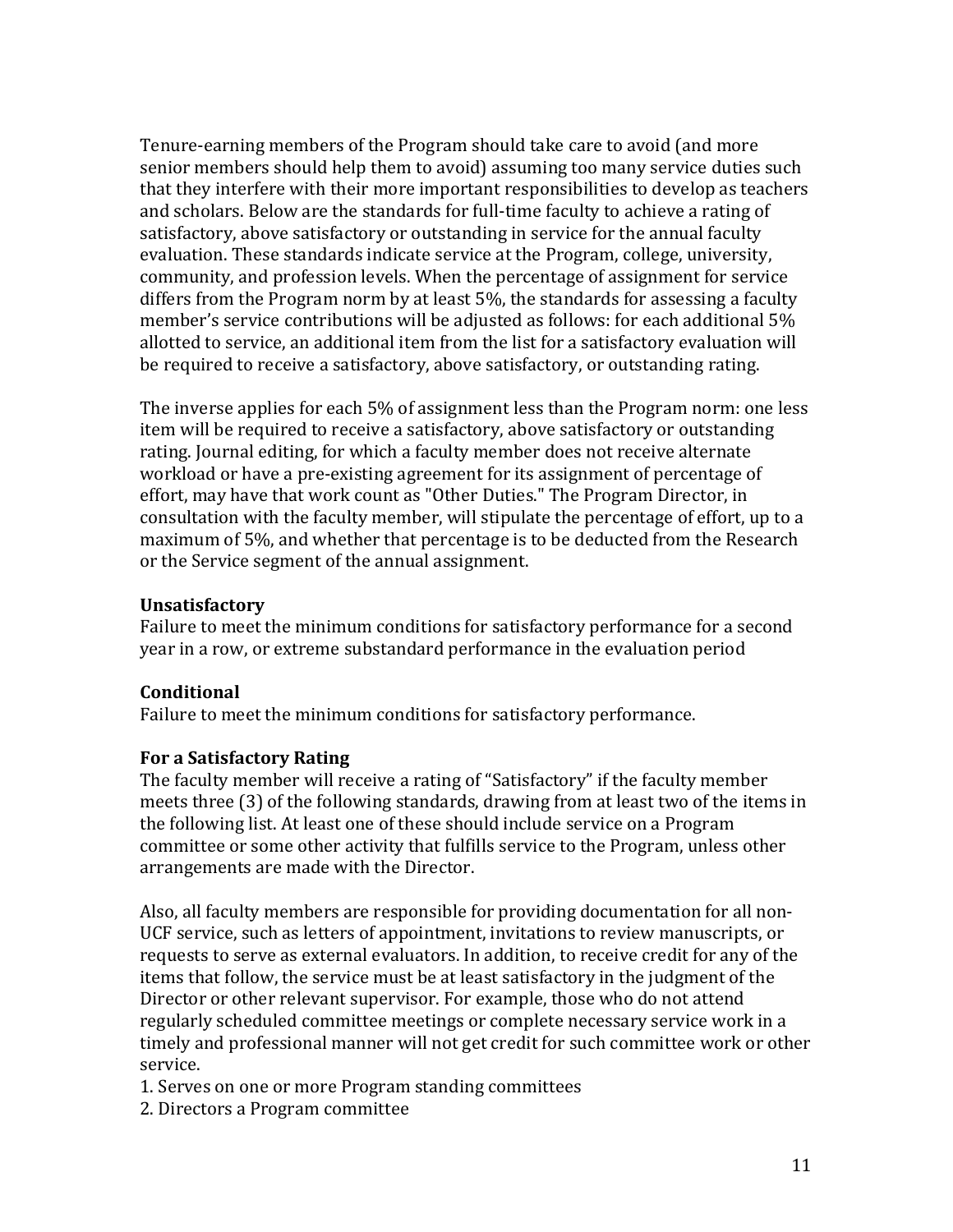- 3. Serves on a Program search committee or other ad hoc committee
- 4. Serves as a program director or graduate coordinator (Gender Studies Certificate) unless this is assigned/evaluated under "other duties" and has one course release.
- 5. Administrates program assessment
- 6. Advises or provides other substantial service to a student organization
- 7. Serves on a CAH committee (for example, Promotion and Tenure, TIP Criteria, TIP
- Selection, RIA Selection, Sabbatical, Curriculum, Dean's Advisory)
- 8. Serves on a university committee (for example, Promotion and Tenure, Curriculum, Graduate College)
- 9. Serves on faculty senate
- 10. Serves as officer, board member or in some other major role for an organization related to UCF
- 11. Gives a public lecture to a local or regional group or organization
- 12. Gives a talk to a public, private, or charter school
- 13. Engages on recruitment activities on behalf of the program
- 14. Participates in contest judging for a public, private, or charter school or education- related community organization
- 15. Consults with a public, private, or charter school
- 16. Organizes a program for a public, private, or charter school
- 17. Serves as an officer for a local, regional, state, national or international professional organization
- 18. Contributes significantly in some other way to a local, regional, state, national or international professional organization (serves on an awards committee, for example)
- 19. Evaluates a manuscript for a professional journal or assesses a book for publication for a press
- 20. Serves as a manuscript review coordinator for a professional journal
- 21. Serves as an editor of a journal or magazine in the faculty member's discipline (unless this activity is placed under Other Duties in the assignment of effort)
- 22. Serves as a Director person for, or a moderator on, a panel at a state, regional, national or international professional meeting
- 23. Provides a published or broadcast interview on a subject pertaining to Gender and Women's Studies, to a local or national media outlet
- 24. Organizes a public lecture by a distinguished lecturer from outside UCF at UCF
- 25. Organizes a professional conference, seminar, or leads a workshop or organizes the Program's Lunch series.
- 26. Serves on an advisory professional board or an editorial board, or serves on a grant or fellowship selection committee for a state or federal agency or a foundation.
- 27. Receives externally funded grants to benefit the University, College, and Program concerning a service-related issue
- 28. Mentors students outside the Program through a UCF Office, such as Legacy, Lead Scholar, RAMP, or McNair
- 29. Represents the Program at two UCF graduation ceremonies in the evaluation period